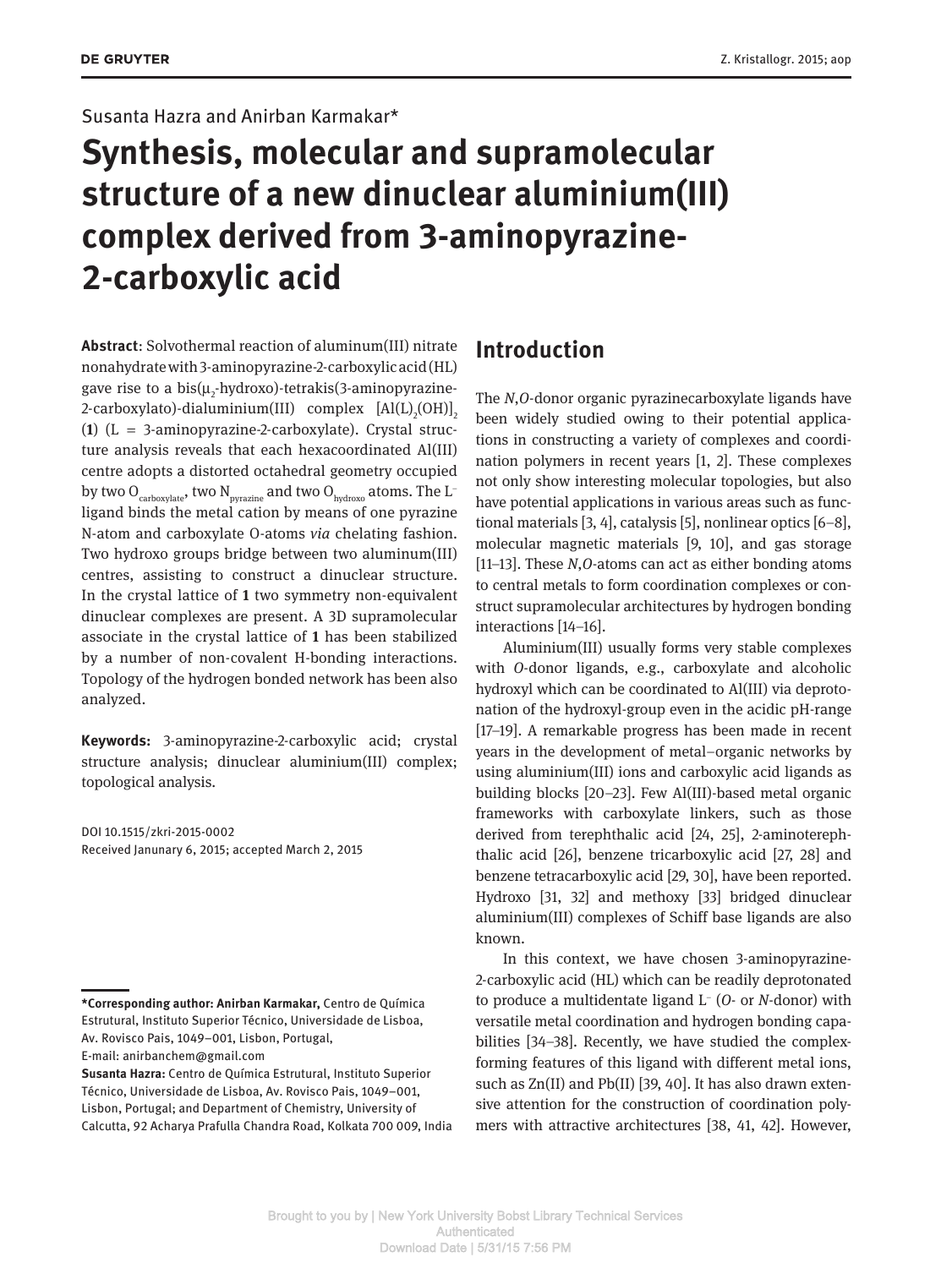

**Scheme 1:** Chemical diagram of the synthesis of  ${[Al(L)_2(OH)]}_2$  (**1**) from **HL**.

most of the reported works has focused on s-block [34, 35], d-block [36, 37] and f-block [38] metal ions, whereas the corresponding chemistry of the p-block metal ions is still unexplored. Only few Pb(II) and Sn(IV) complexes are known so far [40, 43]. Therefore, synthesizing a new p-block metal complex from 3-aminopyrazine-2-carboxylic acid (HL) is important.

 Hence, we reacted 3-aminopyrazine-2-carboxylic acid (HL) with a p-block metal salt aluminum(III) nitrate nonahydrate in solvothermal condition which lead to a new bis(µ<sub>2</sub>-hydroxo)-tetrakis(3-aminopyrazine-2-carboxylato)dialuminium(III)  $[AI(L)_{2}(OH)]_{2}$  (1)  $(L = 3$ -aminopyrazine-2-carboxylate, Scheme 1). The crystal structure was established by single crystal X-ray diffraction analysis while the hydrogen bonded network of **1** was subjected to topological analysis. To our knowledge, this is the only example of Al(III) complex with 3-aminopyrazine-2-carboxylic acid (HL) after Pb(II) and Sn(IV) complexes.

# **Experimental**

#### **Materials and physical methods**

 All the reagents and solvents were purchased from Sigma-Aldrich and Fisher Scientific, respectively and used as received. Elemental (C, H and N) analysis was performed on a Perkin-Elmer 2400 II analyzer. IR spectrum was recorded in the region  $400-4000$  cm<sup>-1</sup> on a Perkin-Elmer RXIFT spectrometer with sample as KBr disk.

#### **Synthesis of[Al(L) <sup>2</sup> (OH)] <sup>2</sup> ( 1 )**

The mixture of  $\text{Al}(\text{NO}_3)_3\text{·}9\text{H}_2\text{O}$  (94 mg, 0.25 mmol) and 3-aminopyrazine-2-carboxylic acid (69.5 mg, 0.5 mmol) was dissolved in 4 mL of DMF. The resulting colorless solution was sealed in an 8 mL glass vessel and heated at 75 °C for 48 h. Subsequent gradual cooling to room temperature (0.2  $\rm{°C}$  min<sup>-1</sup>) afforded block-like colorless crystals.

Yield: 61% (based on Al). Anal. Calcd. for  $C_{23}H_{27}Al_2N_{13}O_{12} (M = 731.50)$ : C, 37.76; H, 3.72; N, 24.89; Found: C, 37.35; H, 3.66; N, 25.02. FT-IR (KBr, cm<sup>-1</sup>): 3396 (bs), 3288 (bs), 1632 (s), 1596 (s), 1541 (s), 1440 (s), 1384 (s), 1361 (m), 1320 (s), 1233 (s), 1191 (m), 1151 (s), 920 (s), 821 (s), 686 (m), 599 (w), 543 (w).

#### **Crystal structure determination**

Diffraction data was collected on a Bruker-APEX II SMART CCD diffractometer at 296 K. For data processing and absorption correction the packages SAINT [44] and SADABS [45] were used. The structure was solved by direct and Fourier methods and refined by full-matrix least-squares based on  $F^2$  using SHELXTL [46] and SHELXL-2014 [47] packages. The hydrogen atoms attached to carbon atoms and to the nitrogen atoms were inserted at geometrically calculated positions and included in the refinement using the riding-model approximation;  $Uiso(H)$  were defined as 1.2 Ueq of the parent nitrogen atoms or the carbon atoms for phenyl and methylene residues. Compound **1** contained disordered noncoordinated molecules which could not be modeled reliably. PLATON/SQUEEZE was used to correct the data and potential volumes of 835  $\AA$ <sup>3</sup> was found with 404 electrons per unit cell worth of scattering. The electron counts suggest the presence of *ca*. one DMF and one H<sub>2</sub>O molecules per dinuclear complex. The elemental analysis data also supports that each dinuclear unit contains one of each disordered DMF and  $H_2O$  molecules. These disordered solvents were not included in the empirical formula of CIF file. The strategy improved the R1 factor by  $41.38\%$ . Using anisotropic treatment for the non-hydrogen atoms and isotropic treatment for the hydrogen atoms, the final refinement converged at the  $R_1$  value ( $I > 2\sigma(I)$ ) 0.0592 after SQUEEZE. The crystallographic data are summarized in Table 1. CCDC 1042324 contains the supplementary crystallographic data of **1** in this paper. These data can be obtained free of charge from the Cambridge Crystallographic Data Centre via http://www.ccdc.cam.ac.uk/data\_request/cif. or from the Cambridge Crystallographic Data Centre, 12 Union Road, Cambridge CB2 1EZ, UK; fax: (+44) 1223 336 033; or e-mail: deposit@ ccdc.cam.ac.uk.

### **Results and discussion**

#### **Synthesis and characterization**

 The reaction of HL with aluminum(III) nitrate nonahydrate under solvothermal reaction condition in dimethylformamide leads to the formation of the  $\mathrm{bis}(\mu_{2}\text{-}hydroxo)\text{-}tetrakis$ (3-aminopyrazine-2-carboxylato)-dialuminium (III)  $[AI(L)_{2}(OH)]_{2}$  (1) (L = 3-aminopyrazine-2-carboxylate, scheme 1). The FT-IR spectra of compound **1** shows the expected band, revealing the characteristic asymmetric (1596 cm<sup>-1</sup>) and symmetric (1384 cm<sup>-1</sup>) stretching of carboxylic groups. A strong band at  $1632 \text{ cm}^{-1}$  is due to  $\delta(N-H)$ of amine group, whereas the asymmetrical and symmetrical  $v(N-H)$  of the amine groups appear in the 3396 cm<sup>-1</sup>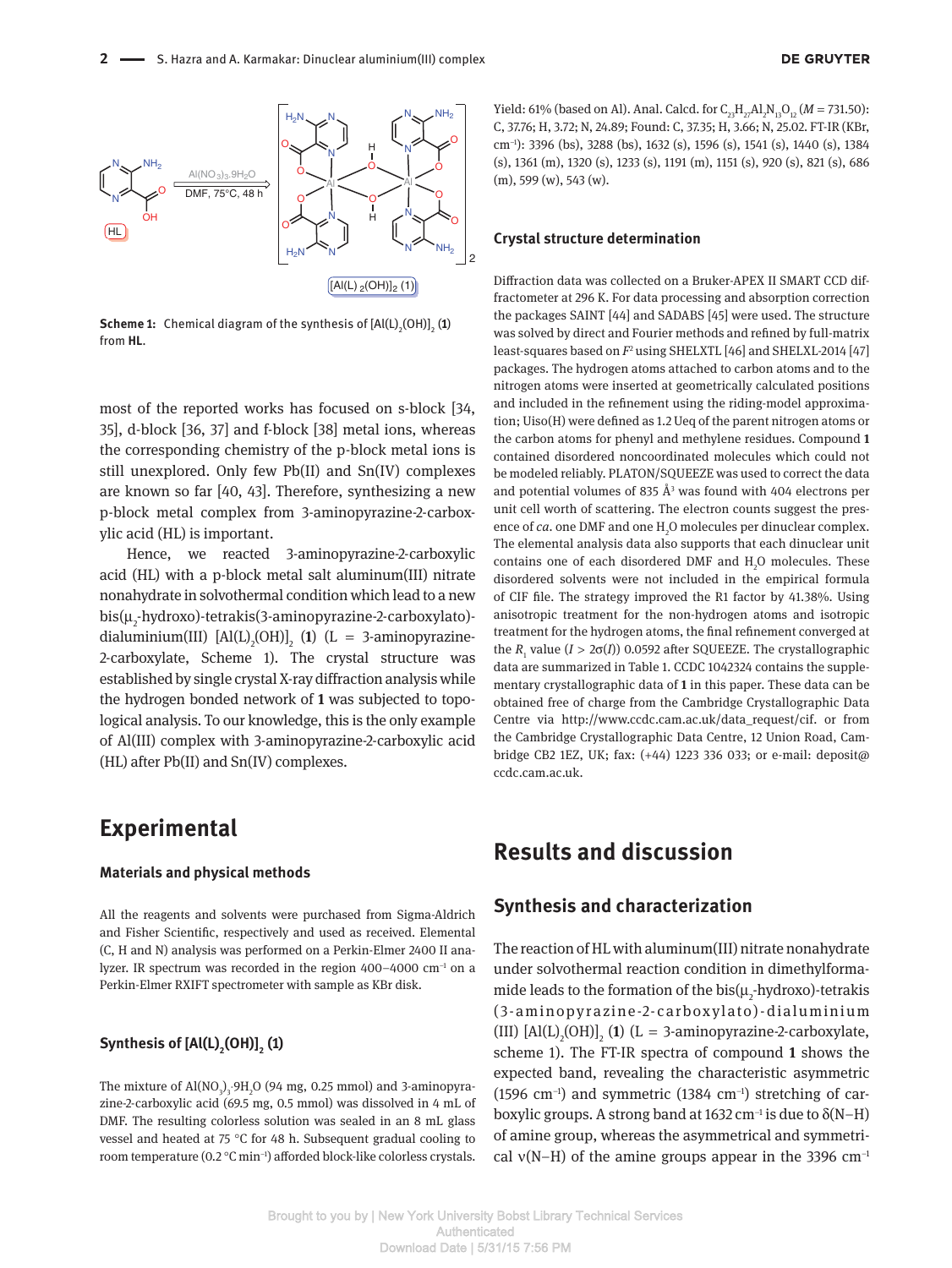**Tab. 1:** Crystallographic data for  $[Al(L)_{2}(OH)]_{2}$  (**1**).

| Formula<br>Formula weight                            | $C_{20}H_{18}O_{10}N_{12}Al_2$<br>638.41 |
|------------------------------------------------------|------------------------------------------|
| Crystal color                                        | Colorless                                |
| Crystal system                                       | Tetragonal                               |
| Space group                                          | I4c2                                     |
| $a = b/\text{\AA}$                                   | 18.142(5)                                |
| $c/\text{\AA}$                                       | 23.840(7)                                |
| $\alpha = \beta = \gamma / \gamma$                   | 90                                       |
| $V/\AA$ <sup>3</sup>                                 | 7846(5)                                  |
| Ζ                                                    | 8                                        |
| T/K                                                  | 296(2)                                   |
| $2\theta$ / $\circ$                                  | 4.664-52.742                             |
| $\mu$ (Mo K $\alpha$ )/mm <sup>-1</sup>              | 0.128                                    |
| $\rho_{\rm{calcd}}$ /g cm <sup>-3</sup>              | 1.081                                    |
| F(000)                                               | 2068                                     |
| Absorption-correction                                | multi-scan                               |
| Index ranges                                         | $-22 < h < 22$                           |
|                                                      | $-22 < k < 22$                           |
|                                                      | $-29 < l < 29$                           |
| Reflections collected                                | 47398                                    |
| Independent reflections                              | 4023                                     |
| $R_{\rm int}$                                        | 0.0703                                   |
| $R_1^a/wR_2^b$ [l > 2 $\sigma$ (l)]                  | 0.0592/0.1411                            |
| $R_1^{\ a}/\text{W}R_2^{\ b}$ [for all $F_2^{\ 2}$ ] | 0.1016/0.1611                            |
| GOF on $F2$                                          | 1.025                                    |
|                                                      |                                          |

[48]. This complex was also characterized by X-ray diffraction analysis and elemental analysis.

### **Crystal structure description**

An idealized ball and stick presentation of the  $bis(\mu_{2}^{-})$ hydroxo)-tetrakis(3-aminopyrazine-2-carboxylato) dialuminium(III)  $[AI(L)_{2}(OH)]_{2}$  (1) is depicted in Figure 1, while the selected bond lengths and angles are listed in Table 2. Crystal structure of the compound contains two symmetry non-equivalent dihydroxo bridged dinuclear aluminium(III) complexes. Al(III) ions of each dimeric unit are connected by bis- $\mu_2$ -hydroxo bridges and coordinated by two 3-aminopyrazine-2-carboxylate  $(L^-)$  ligands. Two dimeric units are stabilized by intra and intermolecular non-covalent H-bonding interactions through carboxylate amine (Figure 1 and Figure S1, Table 3).

The metal centre (Al1 or Al1' and Al2 or Al2") in 1 adopts a slightly distorted octahedral coordination environment (Figure S2). As shown in Figure S2, two  $O_{\text{carboxulate}}$ atoms (O1 and O1'" for Al1 and O4 and O4"" for Al2) of two ligands ( $L^-$ ) and two O<sub>hydroxo</sub> atoms (O3 and O3' for Al1 and O6 and O6" for Al2) define the  $O_4$  square plane for the aluminium(III) centers.

In the  $O_4$  square plane of the octahedral geometry, Al-O<sub>hydroxo</sub> and Al-O<sub>carboxylate</sub> bond distances (1.852(3)-1.872(3) Å, Table 2) are almost identical within the experimental error while the axial  $AI-N<sub>ovrazine</sub>$  bond distances  $(2.049(3)/2.049(4)$  Å) are the longest ones.

The *transoid* angles  $(O_{hydroxo} - Al - O_{carboxylate}$  or  $N_{pyra}$ .  $_{\text{zine}}$ -Al-N<sub>pyrazine</sub>) are in the range of 164.2(2)-168.83(16)<sup>o</sup> for Al1 and 164.5(2)-168.40(15)° for Al2 while the *cisoid* angles are in between 77.5(2)-102.5(2)° for Al1 and 76.5(2)-103.5(2) $\circ$  for Al2, indicating the octahedral coordination environments (Figure S2) around Al1 and Al2 centres are similarly distorted. Distance  $(Al \cdots A)$  and angle  $(*A*l-O-$  Al) between metal centres in Al1 unit are somewhat less than those in Al2 unit (Table 2). An idealized ball and stick presentation of a single dinuclear unit of **1** is shown in Figure S3.

As shown in Figures 1 and 2, the crystal lattice of the compound contains a number (three) of intra and intermolecular H-bonding interactions involving carboxylate oxygens (O2, O4 and O5) and amine groups (N3 and N6). Overall a H-bonded 3D network (Figure 2) has been formed due to these H-bonding interactions (Table 3). The three dimensional packing view of **1** is characterized by 1D hexagonal channels along the crystallographic *c* axis (Figure 2) with approximate dimension of  $7 \times 9$  Å<sup>2</sup>.

 In addition to the intramolecular H-bonding interactions (N3-H3A $\cdots$ O2 and N6-H6B $\cdots$ O5 in Al1 and Al2 units, respectively, Figures 1 and S1), there is an intermolecular H-bonding interaction where amine moiety act as donors to the carboxylate moiety of vicinal molecules (N3-H3B···O4, Figure S1).

 These interactions are of variable strength as evidenced by their corresponding H-bond geometric values  $[d(D...A) = 2.79-2.93 \text{ Å} \text{ and }$ Table 3] but intramolecular ones (N3-H3A $\cdots$ O2 and N6- $H6B...O5$ ) are slightly stronger (Table 3) than the only intermolecular interaction (N3-H3B···O4).

#### **Topological analysis**

 Topological analysis [49] of the three dimensional hydrogen bonded network of  $\text{[Al(L)}_2\text{(OH)}\text{]}_2$  (1) has been carried out. The 3D hydrogen bonded network in **1** can be represented as a 4-connected uninodal net with **dia** topology (Figure 3a) and the point symbol for this net is  $\{6^6\}$ . In compound **1** , one dinuclear unit being connected with four another dinuclear unit via hydrogen bonding, represents a 4-connected node. This hydrogen bonded network has twofold interpenetration which is shown in Figure 3b.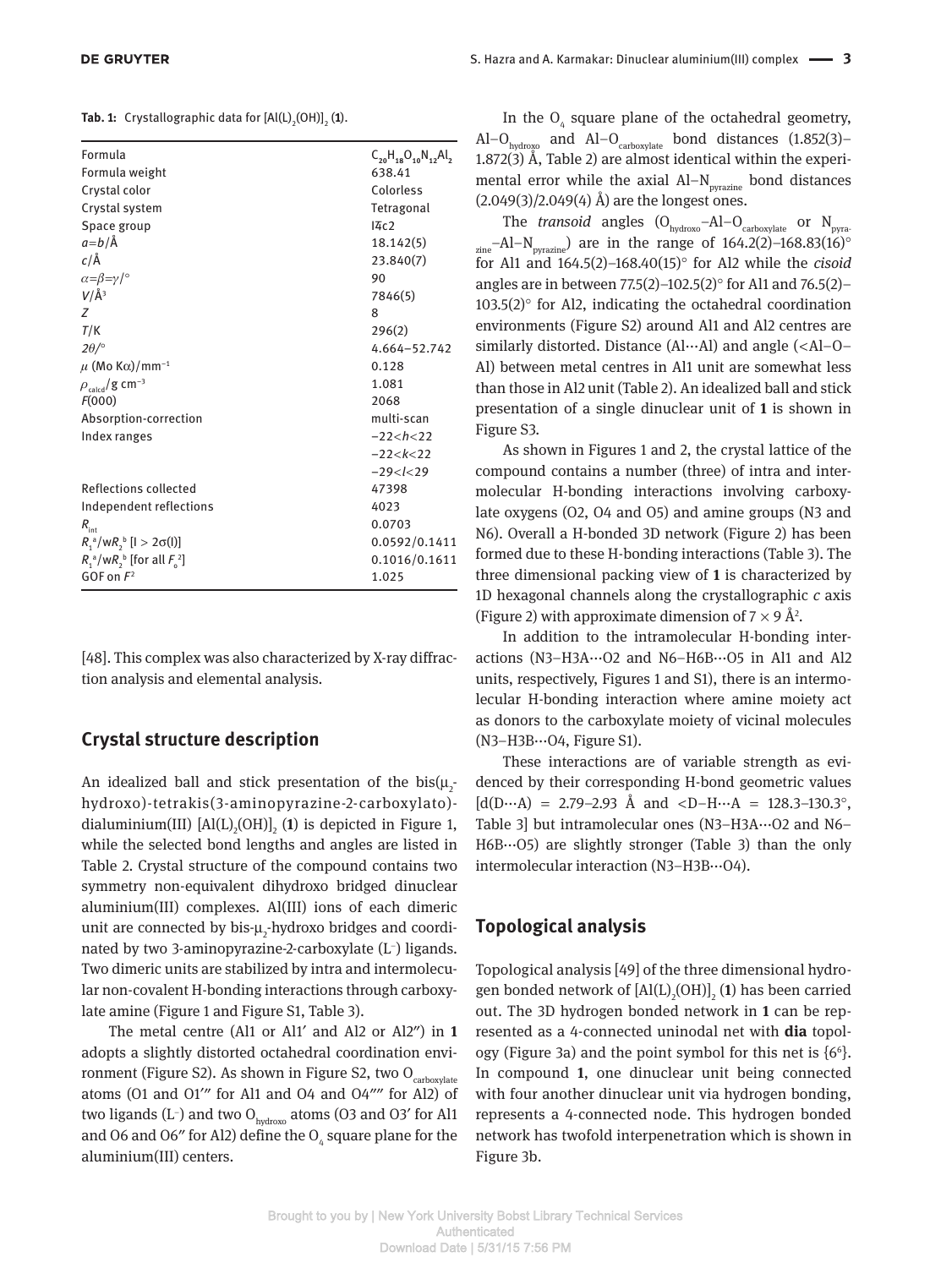

**Fig. 1:** Ball and stick presentation of the crystal structure of [Al(L)<sub>2</sub>(OH)]<sub>2</sub> (**1**). All H-atoms except those of amine groups are omitted for clarity. Symmetry: i) 1-x, 2-y, z; ii) -x, 2-y, z; iii) 0.5+x, -0.5+y, 2-z; iv) 1-x, 1-y, 1.5-z; v) x, 2-y, -0.5+z.

# **Conclusion**

We have synthesized a new  $\mathrm{bis}(\mu_{2}\text{-}hydroxo)\text{-}tetrakis(3$ aminopyrazine-2- carboxylato)- dialuminium(III)

| <b>Tab. 2:</b> Selected bond lengths ( $\AA$ ) and angles ( $\degree$ ) for [Al(L) <sub>2</sub> (OH)] <sub>2</sub> |
|--------------------------------------------------------------------------------------------------------------------|
| (1). Symmetry as in the Figure 1.                                                                                  |

| $Al1-O1$          | 1.859(3) | $01 - Al1 - 03$    | 168.83(16) |
|-------------------|----------|--------------------|------------|
| $Al1-03$          | 1.852(3) | $N1 - Al1 - N1'''$ | 164.2(2)   |
| $Al1-N1$          | 2.049(4) | $N1 - Al1 - O1$    | 81.65(15)  |
| $Al1 \cdots Al1'$ | 2.887(4) | $N1 - Al1 - O3$    | 95.37(11)  |
|                   |          | $N1 - Al1 - O1'''$ | 88.08(15)  |
|                   |          | $N1 - Al1 - O3'$   | 96.89(11)  |
|                   |          | $01 - Al1 - 01'''$ | 98.6(2)    |
|                   |          | $01 - Al1 - 03'$   | 92.06(13)  |
|                   |          | 03-Al1-03'         | 77.5(2)    |
|                   |          | Al1-03-Al1'        | 102.5(2)   |
| $Al2-O4$          | 1.872(3) | 04-Al2-06"         | 168.40(15) |
| $Al2-06$          | 1.854(3) | N4-Al2-N4""        | 164.5(2)   |
| $Al2-N4$          | 2.049(3) | N4-Al2-04          | 80.76(15)  |
| Al2Al2"           | 2.907(4) | $N4 - Al2 - O6$    | 96.48(11)  |
|                   |          | N4-Al2-04""        | 89.13(14)  |
|                   |          | N4-Al2-06"         | 95.60(11)  |
|                   |          | 04-Al2-04""        | 98.1(2)    |
|                   |          | 04-Al2-06          | 92.84(14)  |
|                   |          | $06 - Al2 - 06''$  | 76.5(2)    |
|                   |          | Al2-06-Al2"        | 103.5(2)   |

 $\left[\textrm{Al(L)}_{\text{2}}\textrm{(OH)}\right]_{\text{2}}$  (1) by reacting 3-aminopyrazine-2-carboxylic acid (HL) with Al(III) nitrate in *N,N*′ -dimethylformamide. To our knowledge, this is the only Al(III) complex and only the second p-block metal complex with 3-aminopyrazine-2-carboxylic acid (HL). Structural analyses indicate that the L<sup>-</sup> ligand coordinate to the Al(III) centres *via* O-carboxylate and N-pyrazine atoms in a chelating fashion and construct a dihydroxo bridged dinuclear Al(III) complex. In the crystal structure two symmetry nonequivalent dinuclear complexes are present. The dimeric units are stabilized by a number of H-bonding interactions (intra- and intermolecular) which work together to result in a beautiful 3D network. Topological analysis of this 3D hydrogen bonded network has been also carried out, which shows a twofold interpenetrated net with **dia** topology. Further explorations into the uses of this type of linker for the synthesis of the similar type of coordination polymers are ongoing.

**Tab. 3:** Geometries [distances in (Å) and angles in (°)] of the H-bonds in the crystal lattice of  $\text{[Al(L)}_2\text{(OH)}\text{]}_2$  (1). Symmetry as in the Figure 1.

| <b>D-H--A</b>        | D…A  | Н…А  | <b>D-H---A</b> |
|----------------------|------|------|----------------|
| $N3 - H3A \cdots 02$ | 2.79 | 2.15 | 130.3          |
| $N3 - H3B \cdots 04$ | 2.93 | 2.32 | 128.3          |
| $N6 - H6B \cdots 05$ | 2.81 | 2.19 | 129.1          |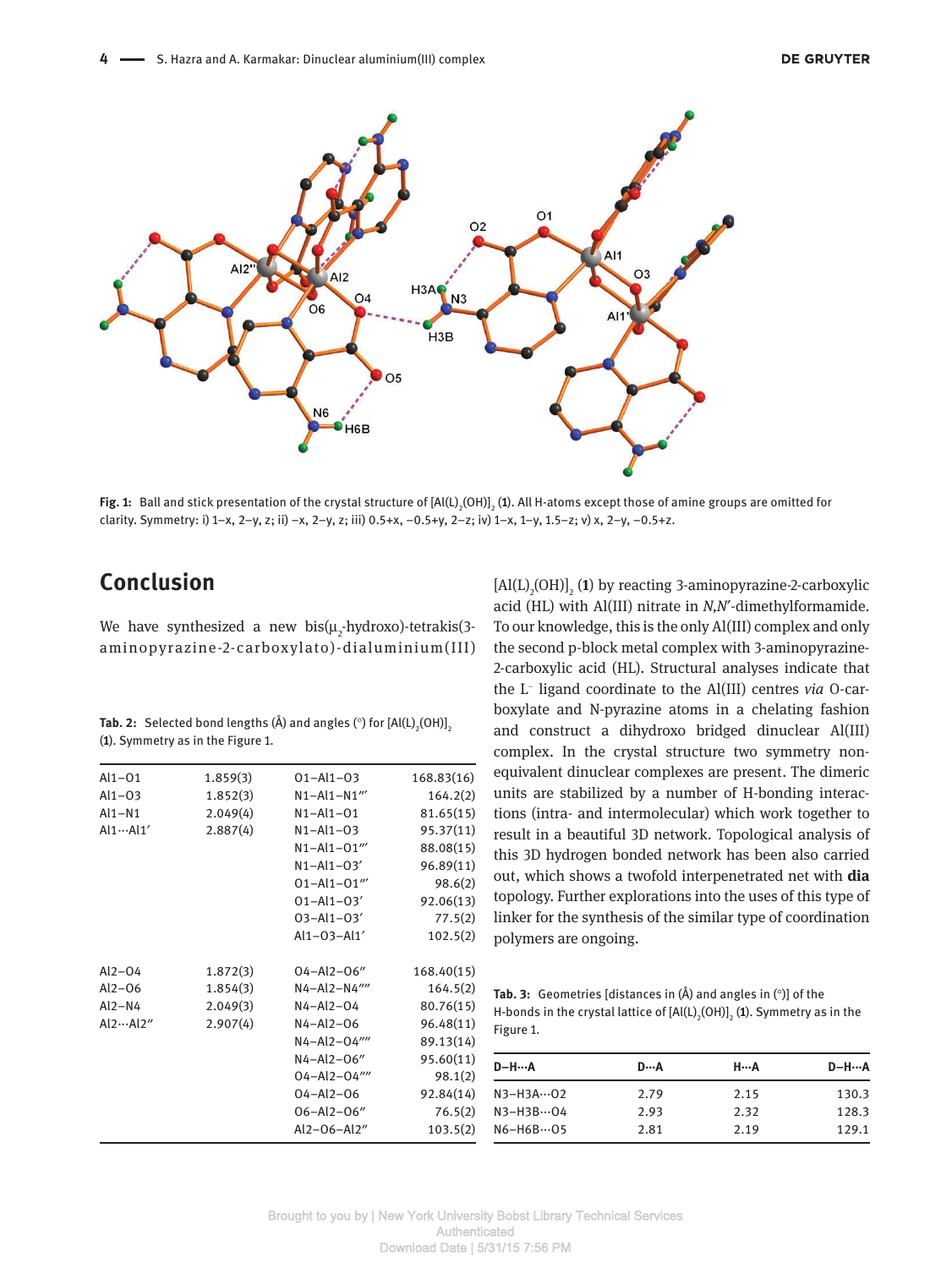

**Fig. 2:** Idealized wire and stick presentation of the hydrogen bonded 3D network in the crystal lattice of  $[Al(L)_2(OH)]_2$  (**1**).



 **Fig. 3:**  (a) Node-and-linker-type description of the 3D hydrogen bonded network of **1** . (b) Two-fold interpenetrated network of **1** (one represented in red and the other in green color).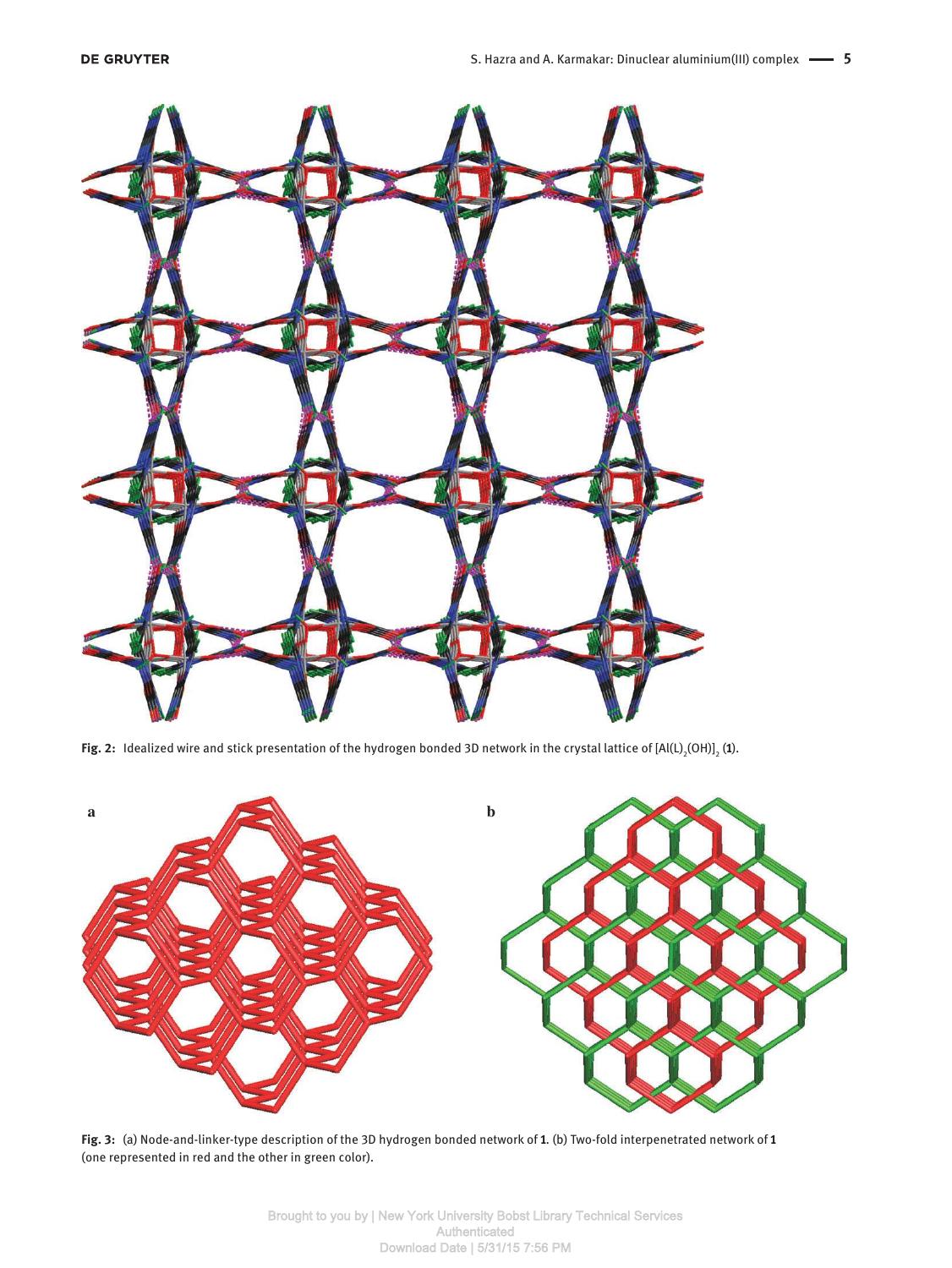**Acknowledgments:** S. Hazra would like to thank Dr. Sasankasekhar Mohanta for his some valuable suggestions. Financial supports from the Fundação para a Ciência e a Tecnologia (FCT), Portugal for fellowship grants (Ref. Nos. SFRH/BPD/78264/2011 and SFRH/BPD/76192/2011) and the Council for Scientific and Industrial Research (CSIR), Government of India to S. Hazra and A. Karmakar are gratefully acknowledged.

## **References**

- [1] Z.-Z. Wen, X.-L. Wen, S.-L. Cai, S.-R. Zheng, J. Fan, W.-G. Zhang, The construction of Cu(I)/Cu(II) coordination polymers based on pyrazine – carboxylate: Structural diversity tuned by *in situ* hydrolysis reaction. *CrystEngComm* . **2013** , *15* , 5359.
- [2] J. Cepeda, G. Beobide, O. Castillo, A. Luque, S. Pérez-Yáñez, P. Román, Supramolecular architectures and magnetic properties of coordination polymers based on pyrazinedicarboxylato ligands showing embedded water clusters. *Cryst. Growth Des.* **2012** , *12* , 1501.
- [3] S. K. Ghosh, P. K. Bharadwaj, Structure of a discrete hexadecameric water cluster in a metal – organic framework structure. *Inorg. Chem.* **2004** , *43* , 6887.
- [4] S. Nayak, K. Harms, S. Dehnen, New three-dimensional metal organic framework with heterometallic [Fe – Ag] building units: synthesis, crystal structure, and functional studies. *Inorg. Chem.* **2011** , *50* , 2714.
- [5] P. Chutia, S. Kato, T. Kojima, S. Satokawa, Synthesis and characterization of Co(II) and Cu(II) supported complexes of 2-pyrazinecarboxylic acid for cyclohexene oxidation. *Polyhedron* **2009** , *28* , 370.
- [6] J.-H. Yang, S.-L. Zheng, X.-L. Yu, X.-M. Chen, Syntheses, structures, and photoluminescent properties of three silver(I) cluster-based coordination polymers with heteroaryldicarboxylate. *Cryst.Growth Des.* **2004** , *4* , 831.
- [7] E. G. Moore, A comparison of sensitized Ln(III) emission using pyridine- and pyrazine-2,6-dicarboxylates. *Dalton Trans.* **2012** , *41* , 5272.
- [8] H. Lin, P. A. Maggard, Synthesis and structures of a new series of silver-vanadate hybrid solids and their optical and photocatalytic properties. *Inorg. Chem.* **2008** , *47* , 8044.
- [9] Y. Bing, N. Xu, W. Shi, K. Liu, P. Cheng, Two Lanthanide(III) Copper(II) organic frameworks based on  $\{OLn_{\delta}\}$  clusters that exhibited a large magnetocaloric effect and slow relaxation of the magnetization. *Chem. Asian J.* **2013** , *8* , 1412.
- [10] A. Cuevas, C. Kremer, M. Hummert, H. Schumann, F. Lloret, M. Julve, J. Faus, Magnetic properties and molecular structures of binuclear (2-pyrazinecarboxylate)-bridged complexes containing Re(IV) and M(II) (M   =  Co, Ni). *Dalton Trans.* **2007** , 342.
- [11] G. Günay, O. Z. Yeşilel, C. Darcan, S. Keskin, O. Büyükgüngör, Synthesis, crystal structures, molecular simulations for hydrogen gas adsorption, fluorescent and antimicrobial properties of pyrazine-2,3-dicarboxylate complexes. *Inorg. Chim. Acta* **2013** , *399* , 19.
- [12] S. Tanase, M. C. Mittelmeijer-Hazeleger, G. Rothenberg, C. Mathonière, V. Jubera, J. M. M. Smits, R. de Gelder, A facile

building-block synthesis of multifunctional lanthanide MOFs. *J. Mater. Chem.* **2011** , *21* , 15544.

- [13] J. Seo, R. Matsuda, H. Sakamoto, C. Bonneau, S. Kitagawa, A Pillared-layer coordination polymer with a rotatable pillar acting as a molecular gate for guest molecules. *J. Am. Chem. Soc.* **2009** , *131* , 12792.
- [14] D. M Ciurtin, M. D Smith, H.-C. zur Loye, New one- and twodimensional cadmium iodide/pyrazinecarboxylate-based coordination polymers. *Polyhedron* **2003** , *22* , 3043.
- [15] G. Beobide, O. Castillo, A. Luque, U. García-Couceiro, J. P. García-Terán, P. Román, Supramolecular architectures and magnetic properties of coordination polymers based on pyrazinedicarboxylato ligands showing embedded water clusters. *Inorg. Chem.* **2006** , *45* , 5367.
- [16] S. Tanase, P. Marqués Gallego, E. Bouwman, G. J. Long, L. Rebbouh, F. Grandjean, R. de Gelder, I. Mutikainen, U. Turpeinen, J. Reedijk, Versatility in the binding of 2-pyrazinecarboxylate with iron. Synthesis, structure and magnetic properties of iron(II) and iron(III) complexes. *Dalton Trans.* **2006** , 1675.
- [17] C. Redshaw, M. R. J. Elsegood, Novel organoaluminium (and gallium) carboxylate-bridgedring systems. *Chem. Commun.* **2001** , 2016.
- [18] J. Lewiński, J. Zachara, K. B. Starowieyski, Structure investigation of dimethyl-aluminium, -gallium and -indium *O*,O'-chelate complexes in solution and the solid state. Molecular structure of five-co-ordinated [Me<sub>2</sub>M( $\mu$ -OC<sub>6</sub>H<sub>4</sub>CO<sub>2</sub>Me-2)]<sub>2</sub> adducts. *J. Chem. Soc., Dalton Trans.* **1997** , 4217.
- [19] L. Kalita, R. Pothiraja, V. Saraf, M. G. Walawalkar, R. J. Butcher, R. Murugavel, Reactions of  $[(Me_{3}Si)_{3}CAIME_{2}]$  with substituted benzoic acids. Isolation of a rare organoalumoxane carboxylate. *J. Organomet. Chem.* **2011** , *696* , 3155.
- [20] C. Volkringer, T. Loiseau, N. Guillou, G. Férey, E. Elka im, Syntheses and structures of the MOF-type series of metal 1,4,5,8,-naphthalenetetracarboxylates M"2(OH)"2[C"1"4O"8H"4] (Al, Ga, In) with infinite transconnected M-OH-M chains (MIL-122). *Solid State Sci.* **2009** , *11* , 1507.
- [21] T. Ahnfeldt, N. Guillou, D. Gunzelmann, I. Margiolaki, T. Loiseau, G. Férey, J. Senker, N. Stock, [Al<sub>4</sub>(OH)<sub>2</sub>(OCH<sub>3</sub>)<sub>4</sub>(H<sub>2</sub>N-bdc)<sub>3</sub>]·x H<sub>2</sub>O: A 12-connected porous metal–organic framework with an unprecedented aluminum-containing brick. *Angew. Chem. Int. Ed.* **2009** , *48* , 5163.
- [22] H. Reinsch, M. Krüger, J. Marrot, N. Stock, First keto-functionalized microporous Al-based metal-organic framework: [Al(OH) (O <sup>2</sup> C-C <sup>6</sup> H 4 -CO-C <sup>6</sup> H 4 -CO <sup>2</sup> )]. *Inorg. Chem.* **2013** , *52* , 1854.
- [23] C. Volkringer, T. Loiseau, T. Devic, G. Férey, D. Popov, M. Burghammer<sup>,</sup> C. Riekel, A layered coordination polymer based on an azodibenzoate linker connected to aluminium (MIL-129). *CrystEngComm.* **2010** , *12* , 3225.
- [24] H. Reinsch, M. Feyand, T. Ahnfeldt, N. Stock, CAU-3: A new family of porous MOFs with a novel Al-based brick:  $\text{[Al}_{2}\text{(OCH}_{3})_{4}\text{(O}_{2}\text{C}$ X-CO <sup>2</sup> )] (X   =  aryl). *Dalton Trans.* **2012** , *41* , 4164.
- [25] L. Alaerts, M. Maes, L. Giebeler, P. A. Jacobs, J. A. Martens, J. F. M. Denayer, C. E. A. Kirschhock, D. E. De Vos, Selective adsorption and separation of *ortho* -substituted alkylaromatics with the microporous aluminum terephthalate MIL-53. *J. Am. Chem. Soc.* **2008** , *130* , 14170.
- [26] S. Couck, E. Gobechiya, C. E. A. Kirschhock, P. Serra-Crespo, J. Juan-Alcañiz, A. Martinez Joaristi, E. Stavitski, J. Gascon, F. Kapteijn, G. V. Baron, J. F. M. Denayer, Adsorption and separa-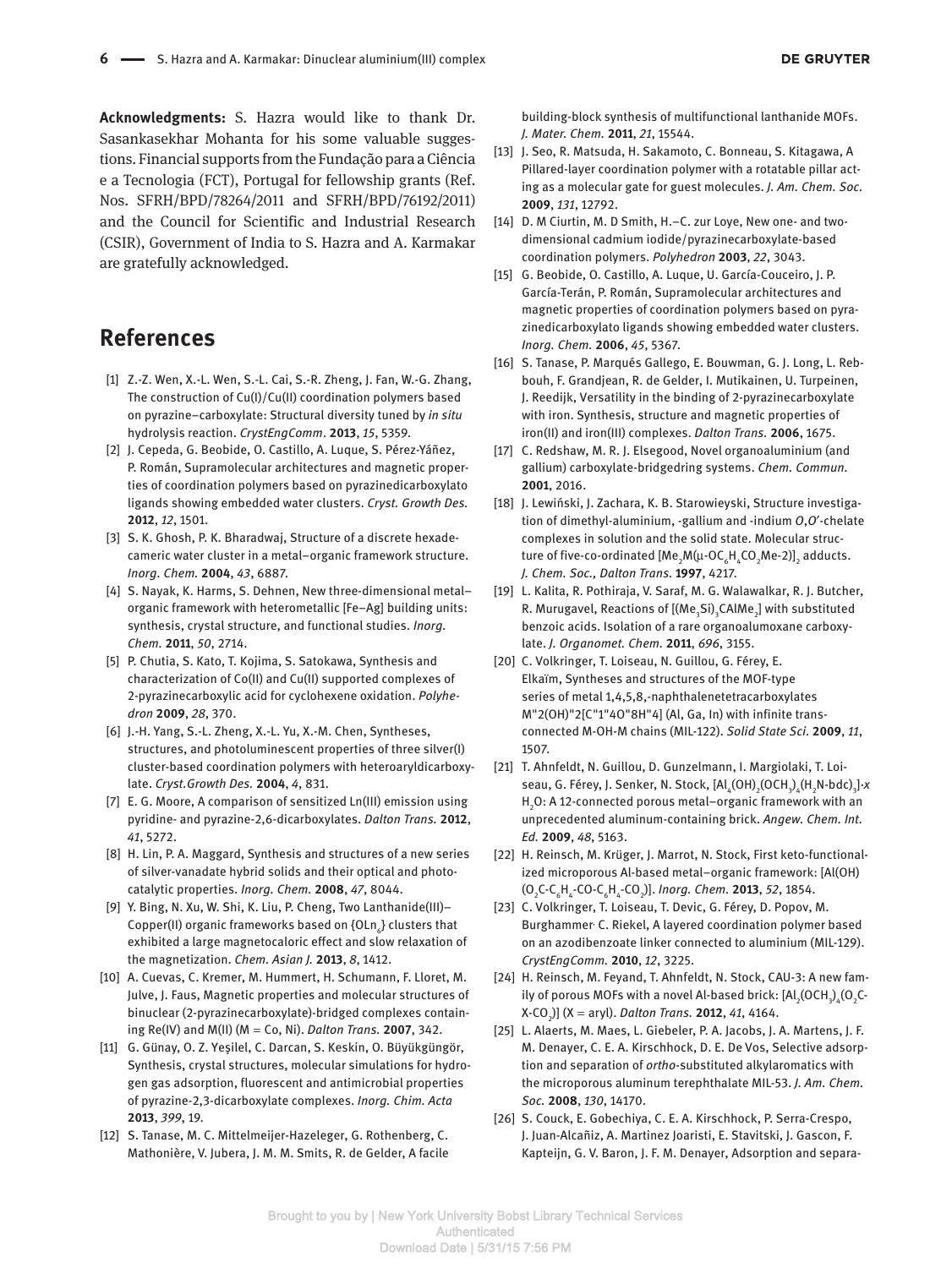tion of light gases on an amino-functionalized metal-organic framework: An adsorption and in situ XRD study. *ChemSusChem.* **2012** , *5* , 740.

- [27] C. Volkringer, D. Popov, T. Loiseau, G. Férey, M. Burghammer, C. Riekel, M. Haouas, F. Taulelle, Synthesis, single-crystal X-ray microdiffraction, and NMR characterizations of the giant pore metal-organic framework aluminum trimesate MIL-100. *Chem. Mater.* **2009** , *21* , 5695.
- [28] T. Loiseau, L. Lecrog, C. Volkringer, J. Marrot, G. Férey, M. Haouas, F. Taulelle, S. Bourrelly, P. L. Llewellyn, M. Latroche, MIL-96, a porous aluminum trimesate 3D structure constructed from a hexagonal network of 18-membered rings and  $\mu_{_3}$ -Oxocentered trinuclear units. *J. Am. Chem. Soc.* **2006** , *128* , 10223.
- [29] C. Volkringer, T. Loiseau, M. Haouas, F. Taulelle, D. Popov, M. Burghammer, C. Riekel, C. Zlotea, F. Cuevas, M. Latroche, D. Phanon, C. Knöfelv, P. L Llewellyn, G. Férey, Occurrence of uncommon infinite chains consisting of edge-sharing octahedra in a porous metal organic framework-type aluminum pyromellitate  $\mathsf{Al}_4(\mathsf{OH})_8[\mathsf{C}_{10}\mathsf{O}_8\mathsf{H}_2]$  (MIL-120): Synthesis, structure, and gas sorption properties. *Chem. Mater.* **2009** , *21* , 5783.
- [30] C. Volkringer, T. Loiseau, N. Guillou, G. Férey, M. Haouas, F. Taulelle, N. Audebrand, I. Margiolaki, D. Popov, M. Burghammer, C. Riekel, Structural transitions and flexibility during dehydration – rehydration process in the MOF-type aluminum pyromellitate Al<sub>2</sub>(OH)<sub>2</sub>[C<sub>10</sub>O<sub>8</sub>H<sub>2</sub>] (MIL-118). *Cryst. Growth Des*. **2009** , *9* , 2927.
- [31] G.-P. Wu, W.-M. Ren, Y. Luo, B. Li, W.-Z. Zhang, X.-B. Lu, Enhanced asymmetric induction for the copolymerization of  $\mathrm{CO}_2$  and cyclohexene oxide with unsymmetric enantiopure SalenCo(III) complexes: Synthesis of crystalline CO<sub>2</sub>-based polycarbonate. *J. Am. Chem. Soc.* **2012** , *134* , 5682.
- [32] M. Cametti, A. D. Cort, M. Colapietro, G. Portalone, L. Russo, K. Rissanen, Evidence of the facile hydride and enolate addition to the imine bond of an aluminum – salophen complex. *Inorg. Chem.* **2007** , *46* , 9057.
- [33] D. A. Atwood, J. A. Jegier, D. Rutherford, The first structurally characterized salen – indium complexes. *Bull. Chem. Soc. Jpn.* **1997** , *70* , 2093.
- [34] R. Tayebee, V. Amani, H. R. Khavasi, Supramolecular architecture from a sodium coordination polymer with a 3D net containing 3-Aminopyrazine-2-carboxylic acid (APZC): Synthesis, characterization and crystal structure of [Na<sub>2</sub>(APZC)<sub>2</sub>( $\mu$ -H<sub>2</sub>O)<sub>2</sub>( $\mu$ <sub>3</sub>-H 2 O)] *n* . *Chin. J. Chem.* **2008** , *26* , 500.
- [35] W. Starosta, J. Leciejewicz, *catena-Poly[[bis(u-3*aminopyrazine-2-carboxylato)-κ<sup>3</sup>N<sup>1</sup>,O:O;κ<sup>3</sup>O:N<sup>1</sup>,O)dilithium]-diµ -aqua]. *Acta Cryst.* **2010** , *E66* , m744.
- [36] X.-L. Cheng, S. Gao, S. W. Ng, Ammonium tris(3-aminopyrazine-2-carboxylato-κ<sup>2</sup>N<sup>1</sup>, O)nickelate(II) trihydrate. Acta Cryst. 2009, *E65* , m1631.
- [37] S. Gao, S. W. Ng, (3-Aminopyrazin-4-ium-2-carboxylate-κ<sup>2</sup>Ν<sup>1</sup>,O) diaquazinc(II) dinitrate. *Acta Cryst.* **2010** , *E66* , m1466.
- [38] Z.-P. Deng, W. Kang, L.-H. Huo, H. Zhao, S. Gao, Rare-earth organic frameworks involving three types of architecture tuned by the lanthanide contraction effect: hydrothermal syntheses, structures and luminescence. *Dalton Trans.* **2010** , *39* , 6276.
- [39] A. Karmakar, S. Hazra, *Z. Kristallogr.* Synthesis, supramolecular structure and thermal study of a new dinuclear zinc(II) complex derived from benzene-1,2,4,5-tetracarboxylic acid. **2014** , *230*, 185.
- [40] A. Karmakar, S. Hazra, M. F. C. Guedes da Silva, A. J. L. Pombeiro, Synthesis, structure and catalytic application of lead(II) complexes in cyanosilylation reactions. *Dalton Trans.* **2015** , *44* , 268.
- [41] S. Dehghanpour, K. Jahani, A. Mahmoudi, M. Babakhodaverdi, B. Notash, In situ hydrothermal synthesis of 2D mercury(I) – organic framework from 3-aminopyrazine-2-carboxylic acid and mercury(II) acetate. *Inorg. Chem. Commun.* **2012** , *25* , 79.
- [42] S. Gao, S. W. Ng, *catena* -Poly[[[bis(3-aminopyrazine-2-carboxylato)triaquapraseodymium(III)]- µ -3-aminopy razine-2-carboxylato-[(3-aminopyrazine-2-carboxylato) diaquaformatopraseodymium(III)-µ-3-aminopyrazine-2carboxylato] hexahydrate]. *Acta Cryst.* **2011** , *E67* , m1221.
- [43] D.-Z. Kuang, J.-X. Yu, D.-L. Yin, Y.-L. Feng, F.-X. Zhang, J.-Q. Wang, M.-Q. Liu, synthesis, crystal structure and electrochemical properties of tri(n-butyl)tin-3-amino-2-pyrazine formic ester polymer. *Chin. J. Inorg. Chem. (Chin.)* **2010** , *26* , 2303.
- [44] Bruker-Nonius, APEX-II, SAINT-Plus and TWINABS Bruker-Nonius AXS Inc. (2004) Madison, Wisconsin, USA.
- [45] G. M. Sheldrick, SAINT (version 6 02), SADABS (version 2 03), Bruker AXS lnc. (2002) Madison, Wisconsin.
- [46] SHELXTL (version 6 10) (2002) Bruker AXS Inc. Madison, Wisconsin.
- [47] G. M. Sheldrick, SHELXL-2014, University of Göttingen and Bruker AXS, Karlsruhe 2014.
- [48] K. Nakamoto, *Infrared and Raman Spectra of Inorganic and Coordination Compounds,* 5th edn, Wiley & Sons, New York, **1997** .
- [49] V. A. Blatov, A. P. Shevchenko, D. M. Proserpio, Applied topological analysis of crystal structures with the program package topospro. *Cryst. Growth Des.* **2014** , *14* , 3576.

**Supplemental Material:** The online version of this article (DOI: 10.1515/zkri-2015-0002) offers supplementary material, available to authorized users.